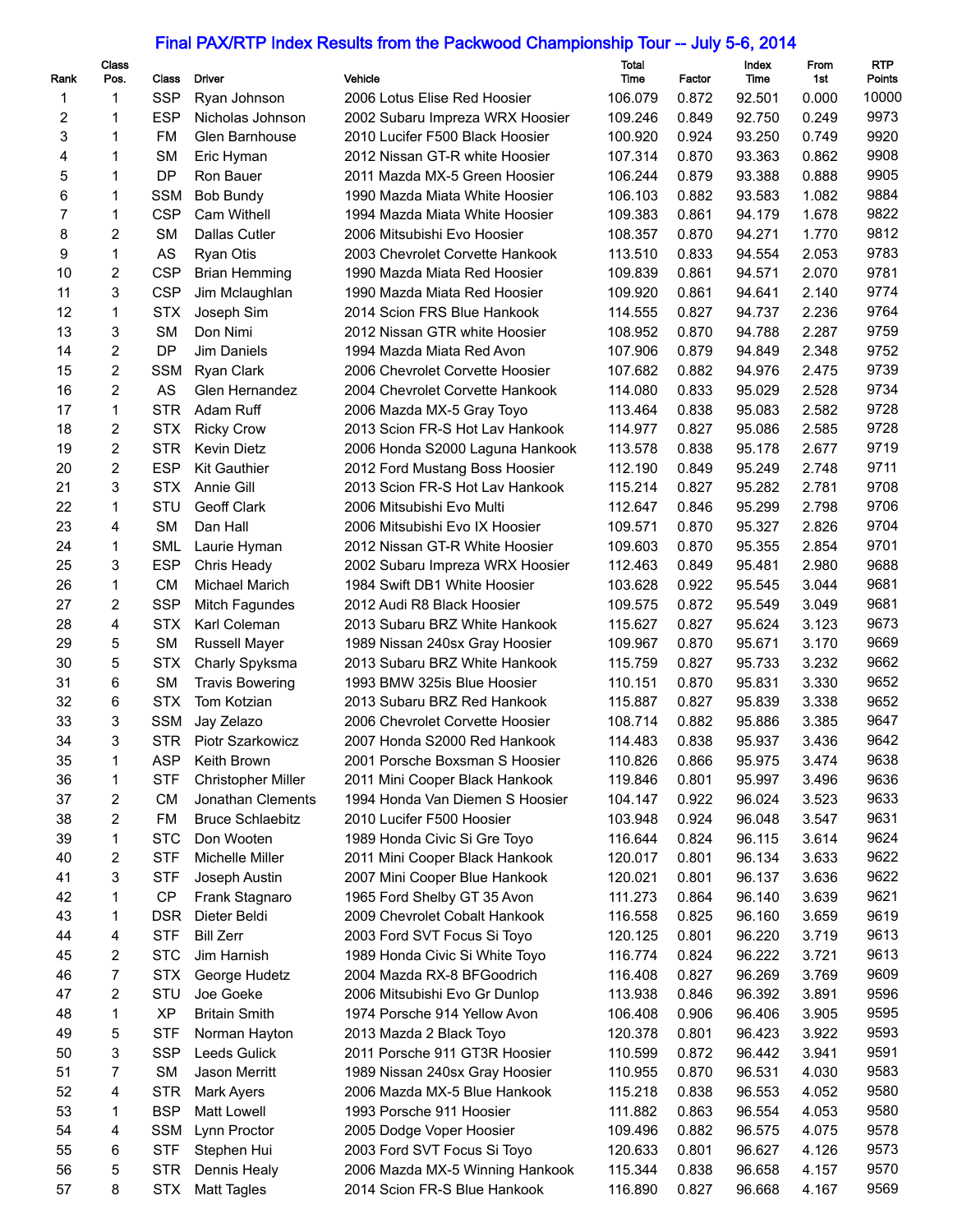| 58  | 5              | <b>SSM</b>  | Matthew Zyskowski        | 1990 Mazda Miata White Hoosier    | 109.616 | 0.882 | 96.681 | 4.180 | 9568 |
|-----|----------------|-------------|--------------------------|-----------------------------------|---------|-------|--------|-------|------|
| 59  | 1              | <b>FML</b>  | Tonya Langley            | 2014 Dig F500 Hoosier             | 104.639 | 0.924 | 96.686 | 4.186 | 9567 |
| 60  | $\overline{c}$ | <b>CP</b>   | <b>Frederick Pascual</b> | 1987 Ford Mustang Blue Avon       | 111.940 | 0.864 | 96.716 | 4.215 | 9564 |
| 61  | 1              | CS          | <b>Ben Pullen</b>        | 2013 Subaru BRZ Seattl Dunlop     | 117.841 | 0.821 | 96.747 | 4.247 | 9561 |
| 62  | 2              | <b>DSR</b>  | <b>TJ McGeary</b>        | 2009 Chevrolet Cobalt Hankook     | 117.295 | 0.825 | 96.768 | 4.267 | 9559 |
| 63  | 1              | <b>STS</b>  | <b>Eric Stoltz</b>       | 1992 Mazda Miata Red Toyo         | 116.796 | 0.829 | 96.824 | 4.323 | 9554 |
| 64  | 6              | <b>SSM</b>  | Duke Langley             | 2012 Chevrolet Corvette Hoosier   | 109.803 | 0.882 | 96.846 | 4.345 | 9551 |
| 65  | 3              | STU         | Dan Podhola              | 2006 Subaru Impreza WRX Hankook   | 114.546 | 0.846 | 96.906 | 4.405 | 9545 |
| 66  | 3              | <b>STC</b>  | <b>Brent Glad</b>        | 1990 Honda Civic Si Black Toyo    | 117.678 | 0.824 | 96.967 | 4.466 | 9539 |
| 67  | 6              | <b>STR</b>  | Tim Weidemann            | 2007 Honda S2000 Red Hankook      | 115.724 | 0.838 | 96.977 | 4.476 | 9538 |
| 68  | 4              | <b>ESP</b>  | Jessica Gauthier         | 2012 Ford Mustang Orange Hoosier  | 114.262 | 0.849 | 97.008 | 4.508 | 9535 |
| 69  | 4              | <b>STC</b>  | Shane Jensen             | 1989 Honda Civic Si Red Toyo      | 117.750 | 0.824 | 97.026 | 4.525 | 9534 |
| 70  | 3              | <b>CM</b>   | <b>Eric Clements</b>     | 1994 Van Diemen Honda R Hoosier   | 105.241 | 0.922 | 97.032 | 4.531 | 9533 |
| 71  | $\overline{c}$ | <b>ASP</b>  | Rob Johnson              | 2012 Subaru STi Silver Hoosier    | 112.048 | 0.866 | 97.034 | 4.533 | 9533 |
| 72  | 4              | STU         |                          |                                   |         |       |        | 4.611 | 9525 |
|     |                |             | <b>Brent Vitolins</b>    | 2006 Mitsubishi Evo si Dunlop     | 114.789 | 0.846 | 97.111 |       |      |
| 73  | 1              | GS          | Darrell McVey            | 2013 Ford Focus ST red BFGoodrich | 120.496 | 0.806 | 97.120 | 4.619 | 9524 |
| 74  | 9              | <b>STX</b>  | Allan Zacharda           | 2013 Subaru BRZ Red Hankook       | 117.446 | 0.827 | 97.128 | 4.627 | 9524 |
| 75  | 1              | <b>SMF</b>  | Quinn Campbell           | 1978 Volkswagen Scirocco Hoosier  | 114.141 | 0.851 | 97.134 | 4.633 | 9523 |
| 76  | 2              | <b>SMF</b>  | Adam McCausland          | 1992 Mazda 323 White Hoosier      | 114.183 | 0.851 | 97.170 | 4.669 | 9520 |
| 77  | 3              | <b>CP</b>   | Oliver Taylor            | 1991 Ford Mustang Black Goodyear  | 112.479 | 0.864 | 97.182 | 4.681 | 9518 |
| 78  | 1              | <b>BS</b>   | <b>Ricky Bang</b>        | 2007 Mazda MX-5 Gray Dunlop       | 116.971 | 0.831 | 97.203 | 4.702 | 9516 |
| 79  | 1              | KM          | <b>Blair Reid</b>        | 2004 GP Kart Honda Bla MG         | 101.571 | 0.957 | 97.203 | 4.703 | 9516 |
| 80  | 1              | <b>BSR</b>  | Ambrose Fung             | 2008 Honda S2000 CR BI BFGoodrich | 115.099 | 0.845 | 97.259 | 4.758 | 9511 |
| 81  | 2              | GS          | Steve Wynne              | 2005 Dodge ACR SRT-4 W BFGoodrich | 120.680 | 0.806 | 97.268 | 4.767 | 9510 |
| 82  | 5              | STU         | Doug Mikko               | 2006 Mitsubishi Evo IX Hankook    | 115.000 | 0.846 | 97.290 | 4.789 | 9508 |
| 83  | $\overline{c}$ | KM          | Nathan Korstad           | 2010 Intrepid Kart BI MG          | 101.679 | 0.957 | 97.307 | 4.806 | 9506 |
| 84  | 4              | <b>SSP</b>  | <b>Stacey Molleker</b>   | 2013 Chevrolet Corvette Hoosier   | 111.594 | 0.872 | 97.310 | 4.809 | 9506 |
| 85  | 7              | <b>STR</b>  | Reijo Silvennoinen       | 2009 Mazda Miata Red BFGoodrich   | 116.132 | 0.838 | 97.319 | 4.818 | 9505 |
| 86  | 5              | <b>ESP</b>  | Ron Cridland             | 2007 Audi RS4 Grey Hoosier        | 114.649 | 0.849 | 97.337 | 4.836 | 9503 |
| 87  | 8              | <b>STR</b>  | Dean Chen                | 2008 Honda S2000 CR Ape Dunlop    | 116.199 | 0.838 | 97.375 | 4.874 | 9499 |
| 88  | 5              | <b>STC</b>  | Nigel Koit               | 1989 Honda Civic Si Red Toyo      | 118.214 | 0.824 | 97.408 | 4.907 | 9496 |
| 89  | 2              | <b>BS</b>   | David de Regt            | 2004 Honda S2000 Yellow Hankook   | 117.267 | 0.831 | 97.449 | 4.948 | 9492 |
| 90  | 4              | <b>CSP</b>  | Jay Balducci             | 1994 Mazda Miata Black Hoosier    | 113.244 | 0.861 | 97.503 | 5.002 | 9487 |
| 91  | 3              | <b>SMF</b>  | Robert Green             | 1992 Mazda 323 White Hoosier      | 114.645 | 0.851 | 97.563 | 5.062 | 9481 |
| 92  | 6              | STU         | <b>Rex Ayers</b>         | 2006 Subaru STi White Multi       | 115.329 | 0.846 | 97.568 | 5.067 | 9481 |
| 93  | 2              | <b>CS</b>   | <b>Glenn Austin</b>      | 2005 Nissan 350Z Ultra Dunlop     | 118.926 | 0.821 | 97.638 | 5.137 | 9474 |
| 94  | 1              | SS          | Michael Walker           | 2005 Lotus Elise Orange Toyo      | 115.834 | 0.843 | 97.648 | 5.147 | 9473 |
| 95  | 3              | BS          | <b>Richard Arienzale</b> | 2004 Honda S2000 Silve Dunlop     | 117.518 | 0.831 | 97.657 | 5.157 | 9472 |
| 96  | 4              | <b>BS</b>   | Owen Kirby               | 2004 Honda S2000 Yellow Dunlop    | 117.544 | 0.831 | 97.679 | 5.178 | 9470 |
| 97  | 6              | <b>STC</b>  | Jennifer Wooten          | 1989 Honda Civic Si Gre Toyo      | 118.651 | 0.824 | 97.768 | 5.268 | 9461 |
| 98  | 1              | STUL        | <b>Gretchen Everett</b>  | 2006 Mitsubishi Evo IX Dunlop     | 115.578 | 0.846 | 97.779 | 5.278 | 9460 |
| 99  | 3              | GS          | James Rollo              | 2014 Ford Focus ST Blue Dunlop    | 121.380 | 0.806 | 97.832 | 5.331 | 9455 |
| 100 | 4              | <b>CM</b>   | Zachary Wong             | 1984 Ford Swift DB-1 W Hoosier    | 106.175 | 0.922 | 97.893 | 5.392 | 9449 |
| 101 | 5              | <b>SSP</b>  | Ralph Elder              | 2012 Audi R8 Black Hoosier        | 112.329 | 0.872 | 97.951 | 5.450 | 9444 |
| 102 | 3              | AS          | Ivan Rouzanov            | 2004 Chevy Corvette Black Hankook | 117.660 | 0.833 | 98.011 | 5.510 | 9438 |
| 103 | 1              | <b>STXL</b> | Amy Coleman              |                                   |         |       |        |       | 9437 |
|     | 7              | STU         |                          | 2013 Subaru BRZ Great W Hankook   | 118.520 | 0.827 | 98.016 | 5.515 | 9432 |
| 104 |                |             | Tasha Mikko              | 2006 Mitsubishi Evo IX Hankook    | 115.929 | 0.846 | 98.076 | 5.575 |      |
| 105 | 9              | <b>STR</b>  | Andrew Howe              | 1999 Mazda Miata Bende Hankook    | 117.051 | 0.838 | 98.089 | 5.588 | 9430 |
| 106 | 1              | <b>DPL</b>  | Tami Daniels             | 1994 Mazda Miata Red Avon         | 111.611 | 0.879 | 98.106 | 5.605 | 9429 |
| 107 | 7              | <b>SSM</b>  | Jared Still              | 1993 Mazda RX-7 Black Hoosier     | 111.273 | 0.882 | 98.143 | 5.642 | 9425 |
| 108 | 10             | <b>STR</b>  | <b>Brian Clemons</b>     | 2006 Mazda MX5 Gray Toyo          | 117.116 | 0.838 | 98.143 | 5.642 | 9425 |
| 109 | 3              | CS          | Wayne Dyck               | 2007 Nissan 350Z Blue Dunlop      | 119.567 | 0.821 | 98.165 | 5.664 | 9423 |
| 110 | 11             | <b>STR</b>  | Louis Law                | 2008 Honda S2000 CR Ape Dunlop    | 117.145 | 0.838 | 98.168 | 5.667 | 9423 |
| 111 | 8              | <b>SM</b>   | Jacques Dorey            | 1993 BMW 325is Blue Hoosier       | 112.844 | 0.870 | 98.174 | 5.673 | 9422 |
| 112 | 2              | <b>STS</b>  | Karl Rhynas              | 1991 Honda CRX SI Teal Toyo       | 118.443 | 0.829 | 98.189 | 5.688 | 9421 |
| 113 | 7              | <b>STC</b>  | Tim Stake                | 1989 Honda Civic Si Red Toyo      | 119.179 | 0.824 | 98.203 | 5.703 | 9419 |
| 114 | 8              | <b>STC</b>  | <b>Brad Czopek</b>       | 1989 Honda Civic Si White Hankook | 119.214 | 0.824 | 98.232 | 5.731 | 9417 |
| 115 | 4              | GS          | Des Toups                | 2014 Ford Fiesta ST Red Multi     | 121.887 | 0.806 | 98.241 | 5.740 | 9416 |
| 116 | 4              | <b>CP</b>   | Thomas Clark             | 1965 Ford Shelby GT350 Avon       | 113.717 | 0.864 | 98.251 | 5.751 | 9415 |
| 117 | 3              | <b>ASP</b>  | Ryan Barg                | 2012 Mitsubishi Lancer Hoosier    | 113.492 | 0.866 | 98.284 | 5.783 | 9412 |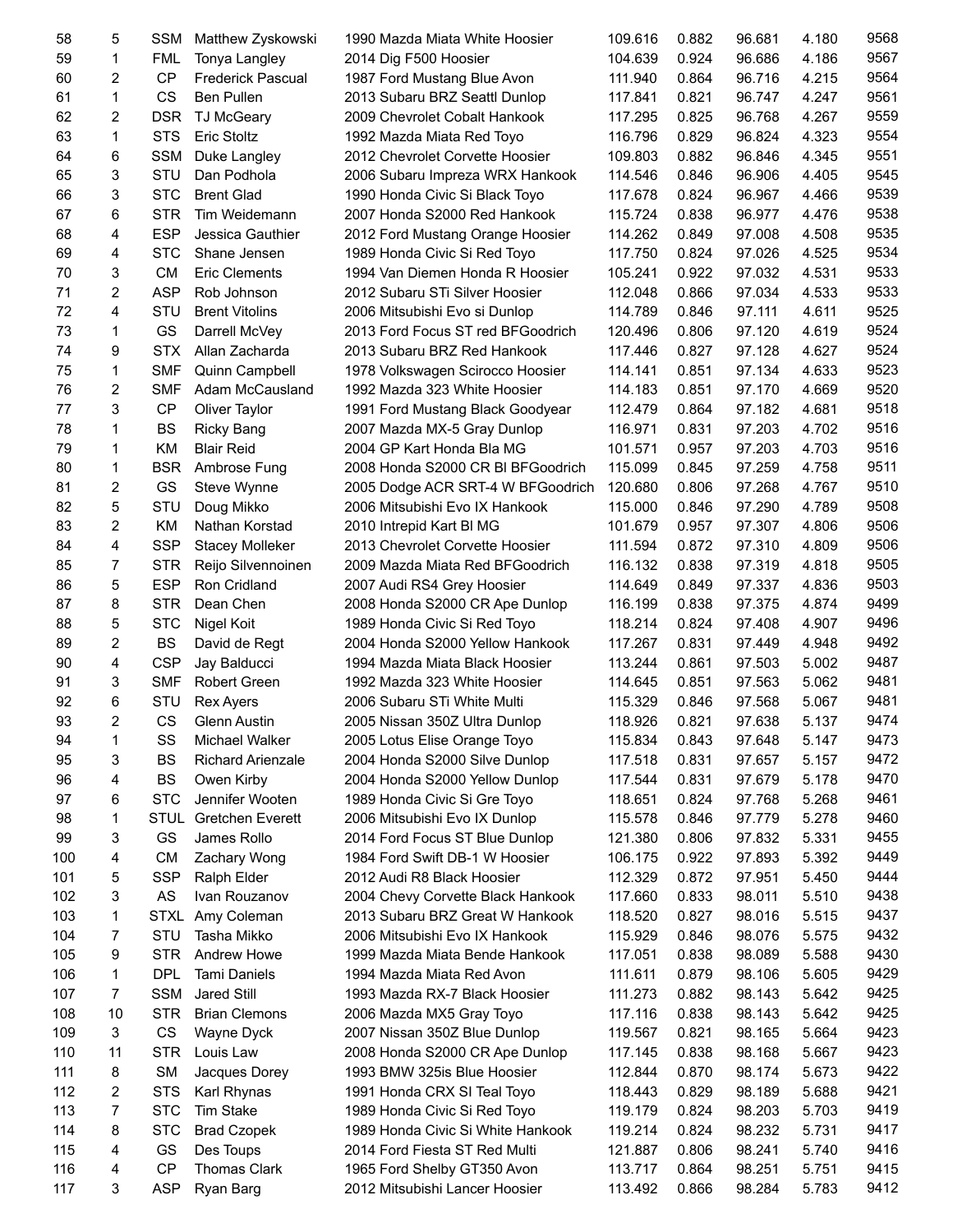| 118 | 4              | CS          | John Yeung             | 2013 Scion FR-S Black Hankook        | 119.831 | 0.821 | 98.381  | 5.880 | 9402 |
|-----|----------------|-------------|------------------------|--------------------------------------|---------|-------|---------|-------|------|
| 119 | 12             | <b>STR</b>  | Kasey Rienstra         | 2005 Honda S2000 White Dunlop        | 117.526 | 0.838 | 98.487  | 5.986 | 9392 |
| 120 | 2              | <b>STXL</b> | Becky Zacharda         | 2013 Subaru BRZ Red Hankook          | 119.196 | 0.827 | 98.575  | 6.074 | 9384 |
| 121 | 13             | <b>STR</b>  | <b>Richard Matte</b>   | 2013 Mazda MX5 Red Dunlop            | 117.672 | 0.838 | 98.609  | 6.108 | 9381 |
| 122 | 14             | <b>STR</b>  | Nick Bender            | 1999 Mazda Miata Blue Hankook        | 117.743 | 0.838 | 98.669  | 6.168 | 9375 |
| 123 | 9              | <b>STC</b>  | <b>Steve Ekstrand</b>  | 1991 Honda Civie EssEye Toyo         | 119.757 | 0.824 | 98.680  | 6.179 | 9374 |
| 124 | 2              | <b>BSP</b>  | Hal Dorton             | 1997 BMW M3 4dr Green Hoosier        | 114.412 | 0.863 | 98.738  | 6.237 | 9368 |
| 125 | 1              | <b>DM</b>   | Ron Babb               | 1967 Lotus Elan Silver Avon          | 107.577 | 0.918 | 98.756  | 6.255 | 9367 |
| 126 | 15             | <b>STR</b>  | Morris Green           | 2009 Mazda MX5 Red BFGoodrich        | 117.863 | 0.838 | 98.769  | 6.268 | 9365 |
|     |                |             |                        |                                      |         |       |         |       |      |
| 127 | 10             | <b>STC</b>  | Dominic Stone          | 1991 Honda Civic Si Red Multi        | 119.876 | 0.824 | 98.778  | 6.277 | 9365 |
| 128 | 4              | AS          | Lacey Otis             | 2003 Chevrolet Corvette Hankook      | 118.584 | 0.833 | 98.780  | 6.280 | 9364 |
| 129 | 9              | <b>SM</b>   | Alex Paraskevas        | 1991 Nissan 240sx Black BFGoodrich   | 113.683 | 0.870 | 98.904  | 6.403 | 9353 |
| 130 | $\overline{7}$ | <b>STF</b>  | Behnam Vahabpour       | 2013 Mazda 2 Black Toyo              | 123.484 | 0.801 | 98.911  | 6.410 | 9352 |
| 131 | 4              | <b>ASP</b>  | Kristi Brown           | 2001 Porsche Boxsman S Hoosier       | 114.316 | 0.866 | 98.998  | 6.497 | 9344 |
| 132 | 2              | <b>XP</b>   | Josh McCall            | 1974 Porsche 914 Yellow Avon         | 109.305 | 0.906 | 99.030  | 6.529 | 9341 |
| 133 | 5              | GS          | Mark McFarland         | 2013 Ford Focus ST Yellow BFGoodrich | 122.876 | 0.806 | 99.038  | 6.537 | 9340 |
| 134 | 5              | <b>ASP</b>  | George Haigh           | 2012 Mitsubishi Evo MR Hoosier       | 114.401 | 0.866 | 99.071  | 6.570 | 9337 |
| 135 | 5              | <b>CS</b>   | <b>Garrett Grove</b>   | 2014 Subaru BRZ Silver Dunlop        | 120.678 | 0.821 | 99.077  | 6.576 | 9336 |
| 136 | $\overline{2}$ | <b>DM</b>   | Karen Babb             | 1967 Lotus Elan Silver Avon          | 107.995 | 0.918 | 99.139  | 6.639 | 9330 |
| 137 | 10             | <b>STX</b>  | <b>Nick Trettel</b>    | 2006 Subaru WRX Gray Dunlop          | 120.029 | 0.827 | 99.264  | 6.763 | 9319 |
| 138 | 1              | <b>ESR</b>  | <b>Bud Bohrer</b>      | 1988 Porshe Hoosier                  | 119.893 | 0.828 | 99.271  | 6.771 | 9318 |
| 139 | 5              | <b>BS</b>   | Murray Peterson        | 2002 Honda S2000 Red Dunlop          | 119.552 | 0.831 | 99.348  | 6.847 | 9311 |
| 140 | $\overline{2}$ | <b>FML</b>  | Angela Barnhouse       | 2010 Dig F500 Black Hoosier          | 107.534 | 0.924 | 99.361  | 6.861 | 9310 |
| 141 | 1              | <b>SSML</b> | Orieta Zelazo          | 2006 Chevrolet Corvette Hoosier      | 112.758 | 0.882 | 99.453  | 6.952 | 9301 |
| 142 | 6              | <b>BS</b>   |                        | 2001 Porsche Boxster S Yokohama      | 119.769 | 0.831 | 99.528  | 7.027 | 9294 |
|     | 11             | <b>STX</b>  | Denny LaPlante         |                                      |         |       |         |       | 9293 |
| 143 |                |             | Phil Nishikawa         | 2002 Subaru WRX Wagon Dunlop         | 120.356 | 0.827 | 99.534  | 7.034 |      |
| 144 | 5              | <b>CP</b>   | Jason Braunberger      | 1985 Chevrolet Camaro Goodyear       | 115.225 | 0.864 | 99.554  | 7.054 | 9291 |
| 145 | 4              | <b>SMF</b>  | Rafael Perez           | 1996 Honda Civic Silver Hoosier      | 117.005 | 0.851 | 99.571  | 7.070 | 9290 |
| 146 | 1              | ES          | Mike Rorvig            | 2001 Mazda Miata Silver Toyo         | 122.408 | 0.814 | 99.640  | 7.139 | 9283 |
| 147 | 6              | <b>ASP</b>  | Sammy Lin              | 2008 Mitsubishi Evo Si Hoosier       | 115.061 | 0.866 | 99.643  | 7.142 | 9283 |
| 148 | 10             | <b>SM</b>   | Zeph Uusitalo          | 1991 Nissan 240sx Black BFGoodrich   | 114.555 | 0.870 | 99.663  | 7.162 | 9281 |
| 149 | 6              | <b>CS</b>   | Kurt Rehm              | 2006 Mazda MX5 Red Mic Multi         | 121.409 | 0.821 | 99.677  | 7.176 | 9280 |
| 150 | 7              | <b>BS</b>   | <b>Rick Vomenici</b>   | 2006 Pontiac Solstice BFGoodrich     | 120.026 | 0.831 | 99.742  | 7.241 | 9274 |
| 151 | 3              | <b>STS</b>  | Drew Hanft             | 1991 Mazda Miata Silver Toyo         | 120.326 | 0.829 | 99.750  | 7.249 | 9273 |
| 152 | $\overline{7}$ | CS          | Ahren Renner           | 2004 Mazda RX-8 Red Bridgestone      | 121.500 | 0.821 | 99.752  | 7.251 | 9273 |
| 153 | 8              | CS          | Kurt Wong              | 2013 Scion FRS Asphalt Yokohama      | 121.512 | 0.821 | 99.761  | 7.260 | 9272 |
| 154 | 16             | <b>STR</b>  | <b>Bob M Bailey</b>    | 2006 Mazda MX-5 Black Hankook        | 119.080 | 0.838 | 99.789  | 7.288 | 9270 |
| 155 | 6              | <b>CP</b>   | Robert Jacobson        | 1983 Chevrolet Camaro Goodyear       | 115.625 | 0.864 | 99.900  | 7.399 | 9259 |
| 156 | 8              | <b>SSM</b>  | Mike Kirkwood          | 1993 BMW 325is Hoosier               | 113.320 | 0.882 | 99.948  | 7.447 | 9255 |
| 157 | 8              | BS          | Jens-Timothy Hoffman   | 2002 Honda S2000 Red Dunlop          | 120.384 | 0.831 | 100.039 | 7.538 | 9246 |
| 158 | 3              | <b>DP</b>   | Ron Baker              | 1990 Mazda Miata Yellow Avon         | 113.816 | 0.879 | 100.044 | 7.543 | 9246 |
| 159 | 4              | <b>STS</b>  | <b>Bailey Sampson</b>  | 1991 Mazda Miata Silver Toyo         | 120.704 | 0.829 | 100.064 | 7.563 | 9244 |
| 160 | 6              | <b>SSP</b>  | Laura Molleker         | 2013 Chevrolet Corvette Hoosier      | 114.766 | 0.872 | 100.076 | 7.575 | 9243 |
| 161 | 5              | <b>STS</b>  | <b>Fabrice Renaud</b>  | 1994 Mazda Miata White Toyo          | 120.782 | 0.829 | 100.128 | 7.627 | 9238 |
| 162 | 9              | <b>SSM</b>  | Grady Wood             | 2012 Chevrolet Corvette Hoosier      | 113.533 | 0.882 | 100.136 | 7.635 | 9238 |
|     |                | JB          |                        |                                      |         |       | 100.161 | 7.660 | 9235 |
| 163 | 1              |             | <b>Bryson Smith</b>    | 2012 Esprit Rotax OTK P              | 118.956 | 0.842 |         |       |      |
| 164 | 9              | CS          | <b>Bret Dodson</b>     | 2013 Mazda MX5 Club White Dunlop     | 122.006 | 0.821 | 100.167 | 7.666 | 9235 |
| 165 | 2              | <b>SML</b>  | Alison Deibel          | 2012 Nissan GTR White Hoosier        | 115.209 | 0.870 | 100.232 | 7.731 | 9229 |
| 166 | 10             | CS          | Sean Green             | 2013 Mazda MX5 Club White Dunlop     | 122.149 | 0.821 | 100.284 | 7.783 | 9224 |
| 167 | 1              | <b>STRL</b> | Lynn Ayers             | 2006 Mazda MX-5 Blue Hankook         | 119.695 | 0.838 | 100.304 | 7.804 | 9222 |
| 168 | 1              |             | CSPL Jess Withell      | 1994 Mazda Miata White Hoosier       | 116.519 | 0.861 | 100.323 | 7.822 | 9220 |
| 169 | 2              | ES          | Nicholas Chu           | 1994 Mazda Miata Blue Toyo           | 123.258 | 0.814 | 100.332 | 7.831 | 9219 |
| 170 | 9              | BS          | <b>Bruce Gillespie</b> | 2006 BMW M Roadster Gr Dunlop        | 120.769 | 0.831 | 100.359 | 7.858 | 9217 |
| 171 | 5              | <b>CSP</b>  | Larry Burrow           | 1994 Mazda Miata Black Hoosier       | 116.562 | 0.861 | 100.360 | 7.859 | 9217 |
| 172 | 6              | <b>STS</b>  | David Cross            | 1995 Mazda Miata Black Toyo          | 121.082 | 0.829 | 100.377 | 7.876 | 9215 |
| 173 | 1              | <b>CSL</b>  | Rachel Kerswill        | 2004 Mazda RX-8 Red Bridgestone      | 122.293 | 0.821 | 100.403 | 7.902 | 9213 |
| 174 | 6              | GS          | Chris Lo-Pryke         | 2000 Toyota Celica Mid BFGoodrich    | 124.617 | 0.806 | 100.441 | 7.940 | 9209 |
| 175 | 7              | CP          | Ed Gouldsmith          | 1983 Chevrolet Camaro Goodyear       | 116.480 | 0.864 | 100.639 | 8.138 | 9191 |
| 176 | 4              | DP          | Paula Baker            | 1990 Mazda Miata Yellow Avon         | 114.542 | 0.879 | 100.682 | 8.182 | 9187 |
| 177 | $\overline{7}$ | <b>STS</b>  | Scott Engler           | 1988 Honda CRX si Deth Toyo          | 121.489 | 0.829 | 100.714 | 8.213 | 9184 |
|     |                |             |                        |                                      |         |       |         |       |      |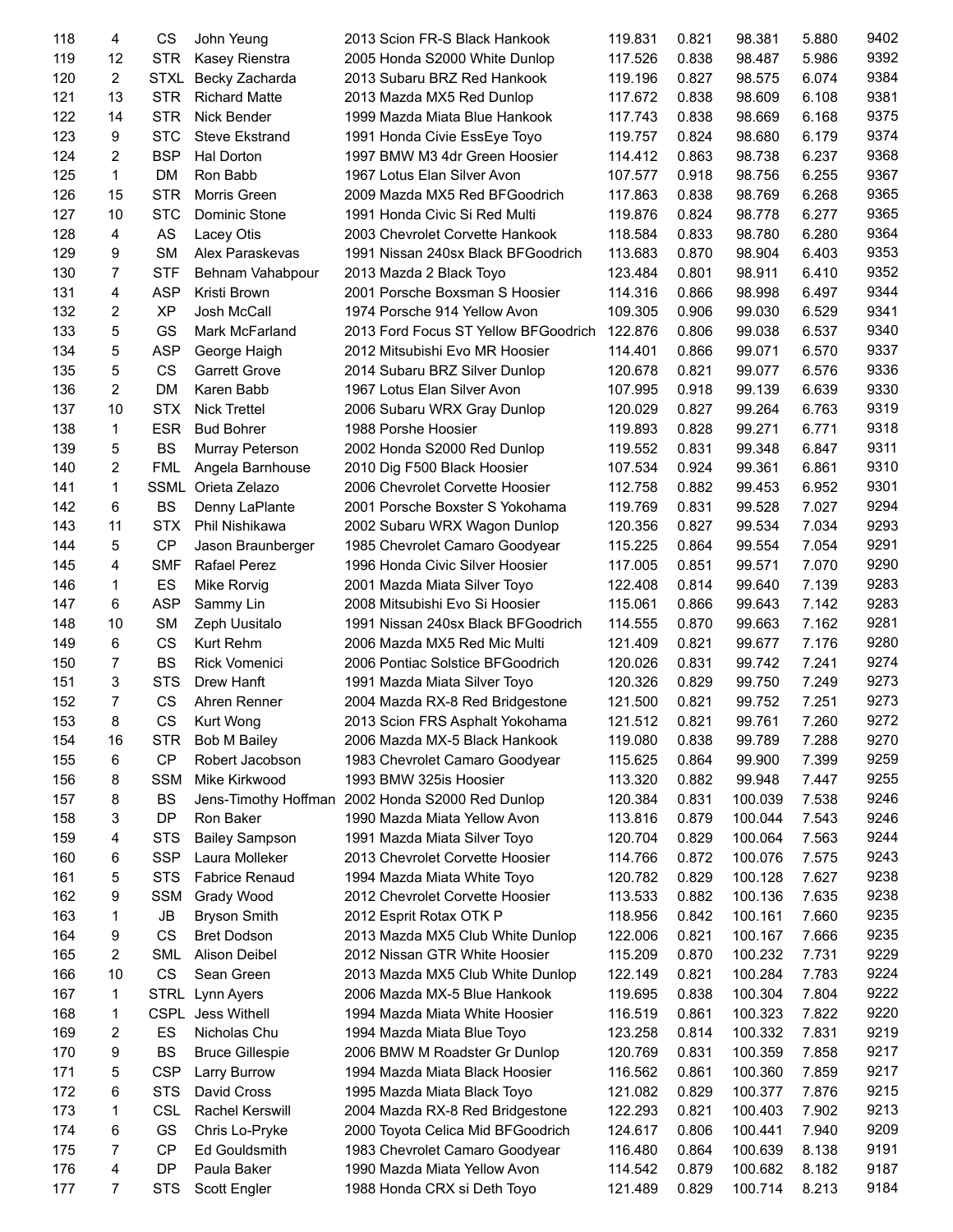| 178 | 1              | AM          | Haftner John            | TUI BH3 1973 Super V Hoosier        | 100.754 | 1.000 | 100.754 | 8.253  | 9181 |
|-----|----------------|-------------|-------------------------|-------------------------------------|---------|-------|---------|--------|------|
| 179 | 8              | STU         | <b>Scott Broyles</b>    | 2006 Subaru STi White Multi         | 119.132 | 0.846 | 100.786 | 8.285  | 9178 |
| 180 | 3              | <b>BSP</b>  | Adrian Radu             | 1997 BMW M3 4dr Green Hoosier       | 116.847 | 0.863 | 100.839 | 8.338  | 9173 |
| 181 | 11             | <b>CS</b>   | Dick Willy              | 2006 Mazda RX-8 Black Toyo          | 122.867 | 0.821 | 100.874 | 8.373  | 9170 |
| 182 | 8              | <b>STS</b>  | Shar Abbasi             | 1994 Mazda Miata White Toyo         | 121.697 | 0.829 | 100.887 | 8.386  | 9169 |
| 183 | 7              | GS          | Graeme Adamson          | 2000 Toyota Celica Black BFGoodrich | 125.263 | 0.806 | 100.962 | 8.461  | 9162 |
| 184 | 6              | <b>ESP</b>  | Jerry Lamb              | 2007 Ford Mustang SGT Hoosier       | 118.927 | 0.849 | 100.969 | 8.468  | 9161 |
| 185 | 7              | <b>ESP</b>  | <b>Michael Martens</b>  | 2006 Ford Mustang Black Hoosier     | 119.000 | 0.849 | 101.031 | 8.530  | 9156 |
| 186 | 2              | <b>BSR</b>  | George Chong            | 2008 Honda S2000 CR BI BFGoodrich   | 119.586 | 0.845 | 101.050 | 8.549  | 9154 |
| 187 | 12             | <b>STX</b>  | <b>Brian Williams</b>   |                                     |         | 0.827 | 101.079 | 8.578  | 9151 |
|     |                |             |                         | 2006 Subaru Legacy Dunlop           | 122.224 |       |         |        |      |
| 188 | 11             | <b>STC</b>  | Leah Nagengast          | 1989 Honda Civic Si White Hankook   | 122.702 | 0.824 | 101.106 | 8.606  | 9149 |
| 189 | 10             | <b>BS</b>   | Mark de Regt            | 2004 Honda S2000 Yellow Hankook     | 121.677 | 0.831 | 101.114 | 8.613  | 9148 |
| 190 | 3              | <b>SML</b>  | <b>Caitlin Snell</b>    | 2008 BMW M3 Interlagos Hoosier      | 116.271 | 0.870 | 101.156 | 8.655  | 9144 |
| 191 | 8              | <b>CP</b>   | <b>Robert Davis</b>     | 1987 Ford Mustang LX Yellow Hoosier | 117.116 | 0.864 | 101.188 | 8.687  | 9141 |
| 192 | 5              | <b>DP</b>   | Alyson Bauer            | 2011 Mazda MX-5 Green Hoosier       | 115.128 | 0.879 | 101.198 | 8.697  | 9141 |
| 193 | 12             | <b>STC</b>  | Kevan Cote              | 1989 Honda Civic Black Toyo         | 122.834 | 0.824 | 101.215 | 8.714  | 9139 |
| 194 | 11             | <b>BS</b>   | <b>Walter Dixon</b>     | 2004 Honda S2000 Silver Hankook     | 121.816 | 0.831 | 101.229 | 8.728  | 9138 |
| 195 | 13             | <b>STX</b>  | lan Goodsel             | 2005 Subaru Impreza WR Dunlop       | 122.413 | 0.827 | 101.236 | 8.735  | 9137 |
| 196 | 12             | CS          | Sergey Babkin           | 2005 Mazda RX8 Red Dunlop           | 123.428 | 0.821 | 101.334 | 8.833  | 9128 |
| 197 | 13             | CS          | Sean Doucette           | 2007 Nissan 350Z Blue Dunlop        | 123.535 | 0.821 | 101.422 | 8.921  | 9120 |
| 198 | 5              | <b>CM</b>   | <b>Mike Billings</b>    | 1984 Lola T644 White Hoosier        | 110.205 | 0.922 | 101.609 | 9.108  | 9104 |
| 199 | $\overline{2}$ | <b>STRL</b> | <b>Heather Howe</b>     | 1999 Mazda Miata Bende Hankook      | 121.295 | 0.838 | 101.645 | 9.144  | 9100 |
| 200 | 2              | <b>CSL</b>  | <b>Brianne Green</b>    | 2013 Mazda MX5 White Dunlop         | 123.823 | 0.821 | 101.659 | 9.158  | 9099 |
| 201 | 3              | <b>XP</b>   | <b>Brian Coulson</b>    | 1999 Chevrolet Corvette Hoosier     | 112.326 | 0.906 | 101.767 | 9.266  | 9089 |
| 202 | 4              | <b>XP</b>   | Jodi Fordahl            | 1999 Chevrolet Corvette Hoosier     | 112.588 | 0.906 | 102.005 | 9.504  | 9068 |
| 203 | 12             | <b>BS</b>   | <b>Bruce Harmon</b>     | 2007 Pontiac Solstice Dunlop        | 122.784 | 0.831 | 102.034 | 9.533  | 9066 |
| 204 | $\mathbf{1}$   | <b>ESRL</b> | Cat Rice                | 1994 Mazda Miata R White Hoosier    |         | 0.828 | 102.118 |        | 9058 |
|     |                |             |                         |                                     | 123.331 |       |         | 9.617  | 9042 |
| 205 | 5              | <b>XP</b>   | Tony Lemon              | 1996 Honda Civic Red Hoosier        | 112.913 | 0.906 | 102.299 | 9.798  |      |
| 206 | 5              | <b>SMF</b>  | Perry Keller            | 1996 Honda Civic Silver Hoosier     | 120.244 | 0.851 | 102.328 | 9.827  | 9040 |
| 207 | 1              | EM          | Ryan Allen              | 1997 Subaru WRX Green Hoosier       | 110.547 | 0.926 | 102.367 | 9.866  | 9036 |
| 208 | 2              | JB          | <b>Robert Ekstrand</b>  | 2013 Kosmic Mercury Blue            | 121.625 | 0.842 | 102.408 | 9.907  | 9033 |
| 209 | 10             | <b>SSM</b>  | tim boedigheimer        | 1989 Chevrolet Corvette Hoosier     | 116.515 | 0.882 | 102.766 | 10.265 | 9001 |
| 210 | 3              | <b>CSL</b>  | Laura Sizemore          | 2014 Subaru BRZ Silver Dunlop       | 125.176 | 0.821 | 102.769 | 10.269 | 9001 |
| 211 | 3              | ES          | Derek Choi              | 1994 Mazda Miata Blue Toyo          | 126.324 | 0.814 | 102.828 | 10.327 | 8996 |
| 212 | 3              | STRL        | Jean Clayton            | 2000 Honda S2000 BLK Hankook        | 122.717 | 0.838 | 102.837 | 10.336 | 8995 |
| 213 | 9              | <b>CP</b>   | <b>Kelsey Smith</b>     | 1991 Ford Thunderbird BFGoodrich    | 119.053 | 0.864 | 102.862 | 10.361 | 8993 |
| 214 | 10             | СP          | Nicholas Kerbs          | 1985 Chevrolet Camaro Hoosier       | 119.094 | 0.864 | 102.897 | 10.396 | 8990 |
| 215 | 6              | <b>XP</b>   | Vernon Jolley           | 1965 FFR Hoosier                    | 113.574 | 0.906 | 102.898 | 10.397 | 8990 |
| 216 | 4              | ES          | Mike Terhorst           | 1999 Mazda Miata Silver Bridgestone | 126.558 | 0.814 | 103.018 | 10.517 | 8979 |
| 217 | 6              | <b>SMF</b>  | John Jobin              | 1994 Acura Ingregra Red Hoosier     | 121.356 | 0.851 | 103.274 | 10.773 | 8957 |
| 218 | 13             | BS          | Richard Johnson         | 2001 Porsche Boxster S Yokohama     | 124.422 | 0.831 | 103.395 | 10.894 | 8946 |
| 219 | 8              | GS          | Jeffrey McVey           | 2013 Ford Focus ST Red BFGoodrich   | 128.345 | 0.806 | 103.446 | 10.945 | 8942 |
| 220 | 14             | <b>BS</b>   | Avril Morrison          | 2004 Honda S2000 Silve Dunlop       | 124.492 | 0.831 | 103.453 | 10.952 | 8941 |
| 221 | 7              | <b>SSP</b>  | <b>Wendy Gulick</b>     | 2011 Porsche 911 GT3R Hoosier       | 118.853 | 0.872 | 103.640 | 11.139 | 8925 |
| 222 | 7              | <b>XP</b>   | Sean Glaab              |                                     |         |       | 103.696 |        | 8920 |
|     |                |             |                         | 1974 Datsun 260Z Red/W Hoosier      | 114.455 | 0.906 |         | 11.195 |      |
| 223 | 1              | DS          | Dan Bullis              | 2010 Mazda MazdaSpeed3 Yokohama     | 127.324 | 0.815 | 103.769 | 11.268 | 8914 |
| 224 | 4              | <b>SML</b>  | <b>Jill Snell</b>       | 2008 BMW M3 Blue Hoosier            | 119.280 | 0.870 | 103.774 | 11.273 | 8914 |
| 225 | 15             | <b>BS</b>   | <b>Robert Gillespie</b> | 2006 BMW M Roadster Gr Dunlop       | 124.897 | 0.831 | 103.789 | 11.289 | 8912 |
| 226 | 2              | DS          | <b>Skyler Card</b>      | 2012 Mazda Mazdaspeed Yokohama      | 127.353 | 0.815 | 103.793 | 11.292 | 8912 |
| 227 | 1              | HS          | <b>Edward Thompson</b>  | 2012 Toyota Prius BFGoodrich        | 130.389 | 0.797 | 103.920 | 11.419 | 8901 |
| 228 | 8              | <b>XP</b>   | Cal Craner              | 1999 Chevrolet Corvette Hoosier     | 114.705 | 0.906 | 103.923 | 11.422 | 8901 |
| 229 | 8              | <b>STF</b>  | Lori Johnson            | 2007 Mini Cooper Blue Hankook       | 129.871 | 0.801 | 104.027 | 11.526 | 8892 |
| 230 | 2              | <b>CSPL</b> | May Chau                | 1994 Mazda Miata White Hoosier      | 120.932 | 0.861 | 104.122 | 11.622 | 8884 |
| 231 | 7              | <b>SMF</b>  | Elisha White            | 1978 Volkswagen Scirocco Hoosier    | 122.711 | 0.851 | 104.427 | 11.926 | 8858 |
| 232 | 7              | <b>ASP</b>  | <b>Stephen Dickens</b>  | 2012 Mitsubishi Evo Yokohama        | 120.587 | 0.866 | 104.428 | 11.927 | 8858 |
| 233 | 4              | <b>CSL</b>  | Tamara Kwak             | 2005 Nissan 350Z Ultra Dunlop       | 127.335 | 0.821 | 104.542 | 12.041 | 8848 |
| 234 | 11             | <b>CP</b>   | Jenna Taylor            | 1991 Ford Mustang Black Goodyear    | 121.241 | 0.864 | 104.752 | 12.251 | 8830 |
| 235 | 1              | <b>FP</b>   | Benjamin Cort           | 1977 Datsun 280z Black Toyo         | 118.828 | 0.883 | 104.925 | 12.424 | 8816 |
| 236 | 12             | <b>CP</b>   | DaWayne Kerbs           | 1985 Chevrolet Camaro Hoosier       | 121.627 | 0.864 | 105.086 | 12.585 | 8802 |
| 237 | $\overline{c}$ | EM          | Jordan Lauch            | 1997 Subaru WRX Green Hoosier       | 113.644 | 0.926 | 105.234 | 12.733 | 8790 |
|     |                |             |                         |                                     |         |       |         |        |      |